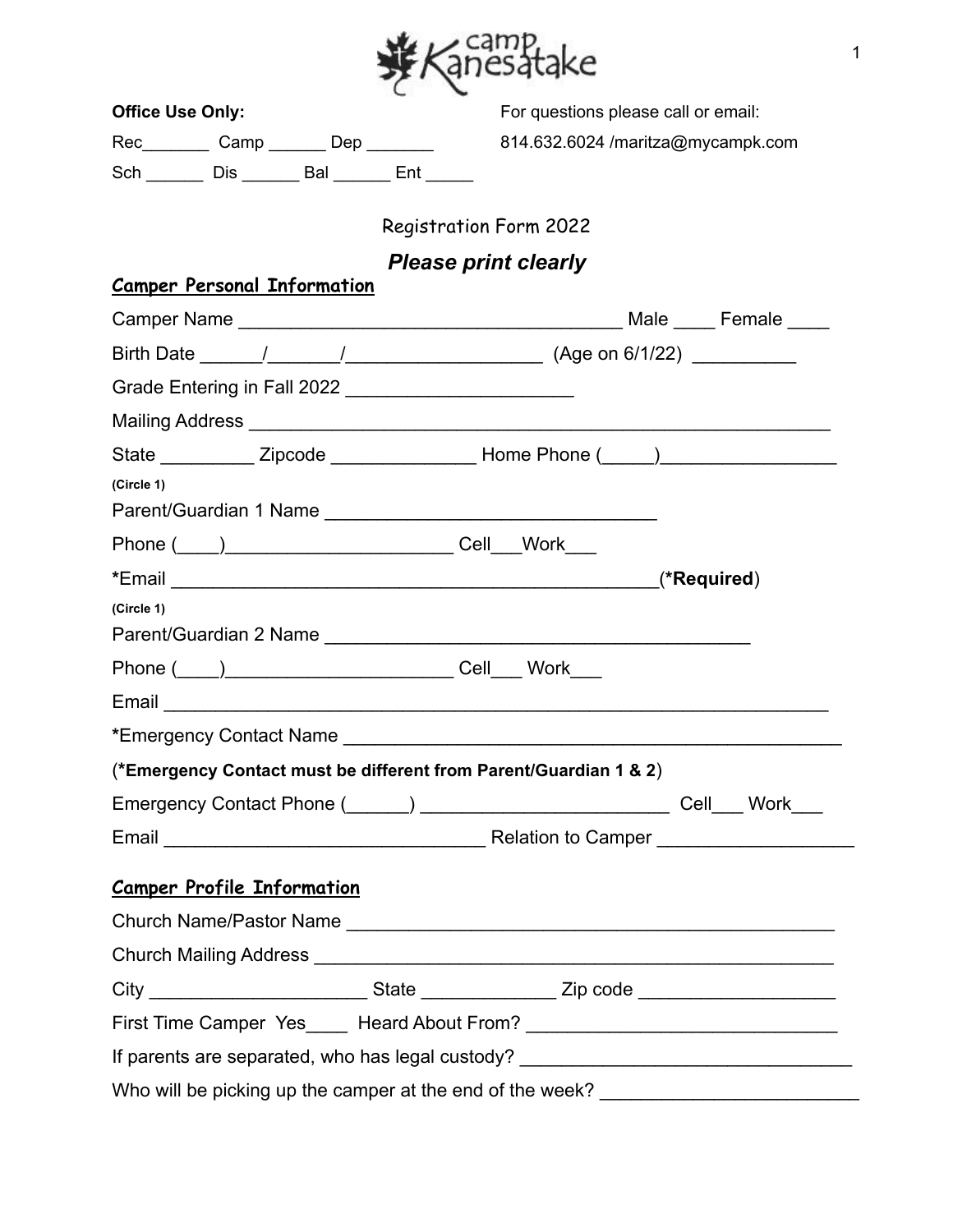

### **Signature Required**

I certify that I am the parent or guardian of the previously named child. In case of a medical emergency, I understand that every effort will be made to contact the parent or guardian of the camper previously named. In the event that I cannot be reached, I hereby give permission to the physician selected by the camp leaders to hospitalize, secure proper treatment for, and to order injections, anesthesia, or surgery for my child as named herein. I hereby certify that my child, previously named, is covered by a personal insurance policy or is included in a policy which is in force. Further, I hereby authorize routine medical dispensary care for the previously named camper and authorize treatment not considered routine to be referred to local physicians and medical facilities at my expense.

I give permission for the use of photographs, audio, and video footage including my child to be used in camp publicly. I give permission for my child to be transported in camp operated vehicles for approved out-of-camp activities, for purposes of medical transport, and for the release of medical records in case of illness. In signing this form, I hereby certify that all information is correct. **(Circle 1)**

Signature of Custodial Parent/Guardian \_\_\_\_\_\_\_\_\_\_\_\_\_\_\_\_\_\_\_\_\_\_\_\_\_\_\_\_\_\_\_\_\_\_\_\_\_\_

Printed Name of Custodial Parent/Guardian **Example 20** 

### **Medical Information**

# **\*Please complete Camp Medication Form** *whether or not* **your camper has prescription medication.** (\***REQUIRED**)

**The form is located on our website:**

#### **https://www.mycampk.com/register (***Mail in form with registration form)*

| Is your camper in general good health and able to participate in all normal activities? Yes | *No. |
|---------------------------------------------------------------------------------------------|------|
| (*If no, please explain the limitations)                                                    |      |

| Specific Allergies/Treatment Given: Network and Allergies and Allergies and Allergies and Allergies and Allergies                                                                                                                                                                                                                                                                                         |  |
|-----------------------------------------------------------------------------------------------------------------------------------------------------------------------------------------------------------------------------------------------------------------------------------------------------------------------------------------------------------------------------------------------------------|--|
| Any pre-existing medical conditions?                                                                                                                                                                                                                                                                                                                                                                      |  |
| *Date of last Tetanus shot: $\frac{1}{\sqrt{1-\frac{1}{\sqrt{1-\frac{1}{\sqrt{1-\frac{1}{\sqrt{1-\frac{1}{\sqrt{1-\frac{1}{\sqrt{1-\frac{1}{\sqrt{1-\frac{1}{\sqrt{1-\frac{1}{\sqrt{1-\frac{1}{\sqrt{1-\frac{1}{\sqrt{1-\frac{1}{\sqrt{1-\frac{1}{\sqrt{1-\frac{1}{\sqrt{1-\frac{1}{\sqrt{1-\frac{1}{\sqrt{1-\frac{1}{\sqrt{1-\frac{1}{\sqrt{1-\frac{1}{\sqrt{1-\frac{1}{\sqrt{1-\frac{1}{\sqrt{1-\frac{$ |  |
|                                                                                                                                                                                                                                                                                                                                                                                                           |  |

#### (\***Insurance information is REQUIRED**)

#### **Special Dietary Needs:**

Those with a special dietary need should bring their own necessary supplements that can be prepared in a microwave. Please call if you have questions about your camper's special dietary requirements.

| Which over the counter medicine do you approve of the Camp to administer if necessary? |
|----------------------------------------------------------------------------------------|
|                                                                                        |

| <b>Circle all that apply: Advil</b> |              | Benadryl | lums.        | Tvlenol | Ibuprofen |
|-------------------------------------|--------------|----------|--------------|---------|-----------|
|                                     | Pepto Bismol |          | None of them |         |           |

# **Choose Your Camp!**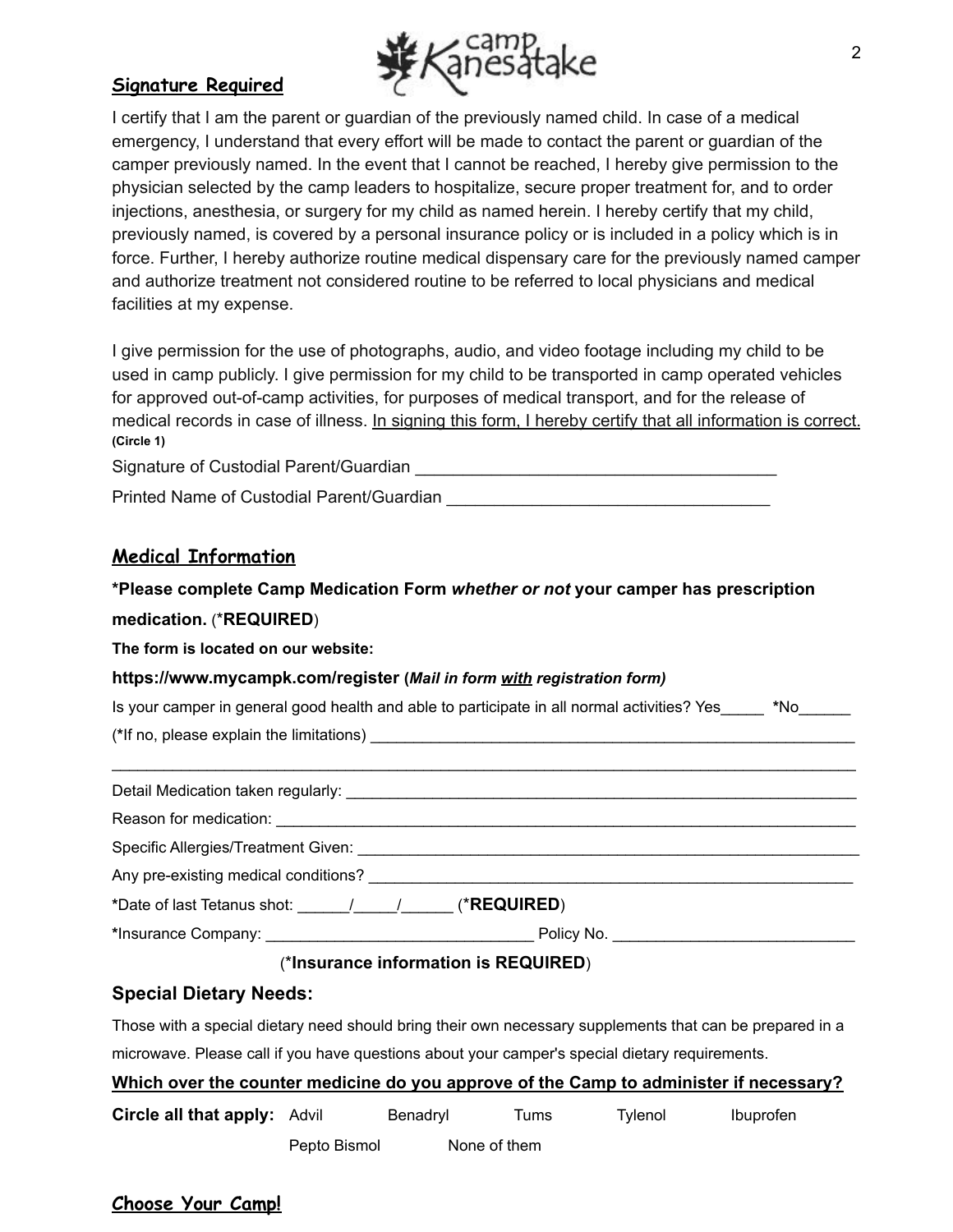

Write your first choice of week in the following blan

If your requested week is full, we will notify you and advise you of options.

## **Cabin Mate Request (one choice) \_\_\_\_\_\_\_\_\_\_\_\_\_\_\_\_\_\_\_\_\_\_\_\_\_\_\_\_\_\_\_\_\_\_\_\_\_\_\_\_\_**

# **TIERED PRICING - Pricing for Summer 2022 Season**

## **Tier III \$325 (\*Price after Early Bird)**

Camp K firmly believes that every child should experience the powerful impact that summer camp provides, regardless of income. This tier offers families, no matter their financial means, that experience for their child. **Early Bird Price: \$305 (\*Ends April 1, 2022)**

#### **Tier II \$375 (\*Price after Early Bird)**

This tier is an opportunity for you to choose to pay a little more to help support the ongoing ministry of Camp K. **Early Bird Price: \$355 (\*Ends April 1, 2022)**

#### **Tier I \$425 (\*Price after Early Bird)**

This tier most closely reflects what it costs to provide a camp experience for one camper. This tier gives you the opportunity to help us do more, make needed upgrades and continue to grow in the future.

#### **Camp Week Early Bird Discount Price after Early Bird Dates Speaker** Teen Camp 1 \$305**/**\$355**/**\$405 **(Circle 1)** \$325*/*\$375**/**\$425 **(Circle 1)** June 19-24 Joe Fant Mini Camp  $\begin{array}{|c|c|c|c|c|c|c|c|c|} \hline \text{Mini } \text{Camp} & \text{S205} & \text{S205} & \text{June } 27 & \text{June 29} & \text{Forrest } \text{Chapman} \hline \end{array}$ Junior Camp 1 \$305**/**\$355**/**\$405 **(Circle 1)** \$325*/*\$375**/**\$425 **(Circle 1)** June 27-July 1 Forrest Chapman Teen Camp 2 \$305**/**\$355**/**\$405 **(Circle 1)** \$325*/*\$375**/**\$425 **(Circle 1)** July 10-15 Mark Davis Junior Camp 2 \$305**/**\$355**/**\$405 **(Circle 1)** \$325*/*\$375**/**\$425 **(Circle 1)** July 18-22 Bobby Kern Junior Camp 3 \$305**/**\$355**/**\$405 **(Circle 1)** \$325*/*\$375**/**\$425 **(Circle 1)** July 25-29 | Ben Ice Teen Camp 3 | \$305/\$355/\$405 (Circle 1) \$325*/*\$375/\$425 (Circle 1) July 31 - August 5 | Greg Shipe Adventure Camp | \$430 | \$450 July 31- August 5 Nathan Miller Jessica Miller Junior Camp 4 \$305**/**\$355**/**\$405 **(Circle 1)** \$325*/*\$375**/**\$425 **(Circle 1)** August 8-12 Forrest Chapman CIT 6630 \$630 \$650 July 10-22 Seth Hoffman

#### **Early Bird Price: \$405 (\*Ends April 1, 2022)**